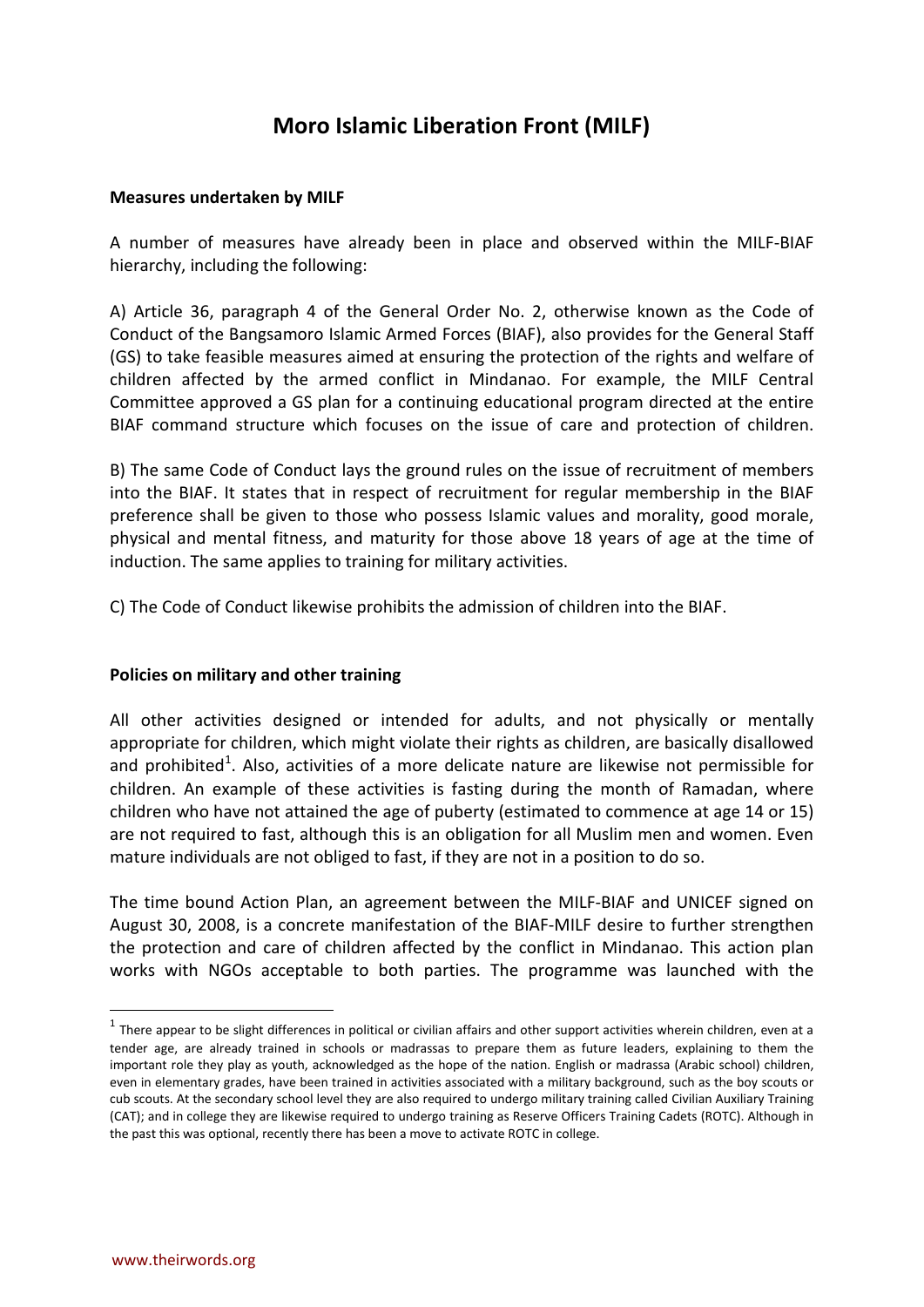Institute of Bangsamoro Studies (IBS). As a result of the extension of the programme, Plan International (PI) also became involved with an initial four-month contract with UNICEF with the agreement of the BIAF-MILF leadership.

The Rapid Registration programme attempts to register all children below the age of 18 in the MILF community (Base Headquarters), whether they are associated or not with the armed conflict. Prior to registration, training workshops for the enumerators had to be organized and are now nearing completion. Each of the 21 base commands is required to nominate at least 10 enumerators. Three base commands have yet to provide the required training for their enumerators, but we anticipate that the programme will be completed after the fasting month of Ramadan, God willing.

Enumerators have already compiled lists of several hundred children and provided them to UNICEF, which will undertake the evaluation of the data and submit a work plan. As provided for in the Action Plan, the children should eventually be reintegrated into the community, hopefully for a new and better life. For us, the community is where the families of our commanders and men live and where they exercise and practice their own way of life. In some cases they are the sons and daughters of our commanders on the ground. This is true for almost all MILF camps and communities: our definition of what a camp is all about is totally different from that of the Philippine military. This is, indeed, a unique situation applied only in the case of the Bangsamoro people in Mindanao.

## **Challenges faced by MILF**

There are problems in the determination of the age of children not only in the field of recruitment but throughout the whole system. This is because we have to admit the reality: births or deaths are not normally registered in our community.

Admittedly, there are many challenges faced by our group in pursuit of these particular issues and concerns, among which we note that:

- Some people continue to perceive that the Rapid Registration program runs counter to the basic principles of Islam, particularly on the issue of the definition of a child. In Islam an individual becomes adult upon reaching the age of puberty. Puberty normally comes between the ages of 13-15. In some cases, a female may attain puberty earlier than a male.
- Some members continue to speculate that the Program is but part of the so-called anti-insurgency campaign. Admittedly, the Program is a novelty for a large number of our constituents, and as such we can always expect mixed or even negative reactions from them. It is normal in an organization, whether small or big, for people within the organization to express their opposition on matters that they feel are new to them. You cannot expect oneness or unity of opinion and understanding. Admittedly, there are hardliners in every organization and the MILF-BIAF is not an exception. Thus those identified as hardliners within the organization normally do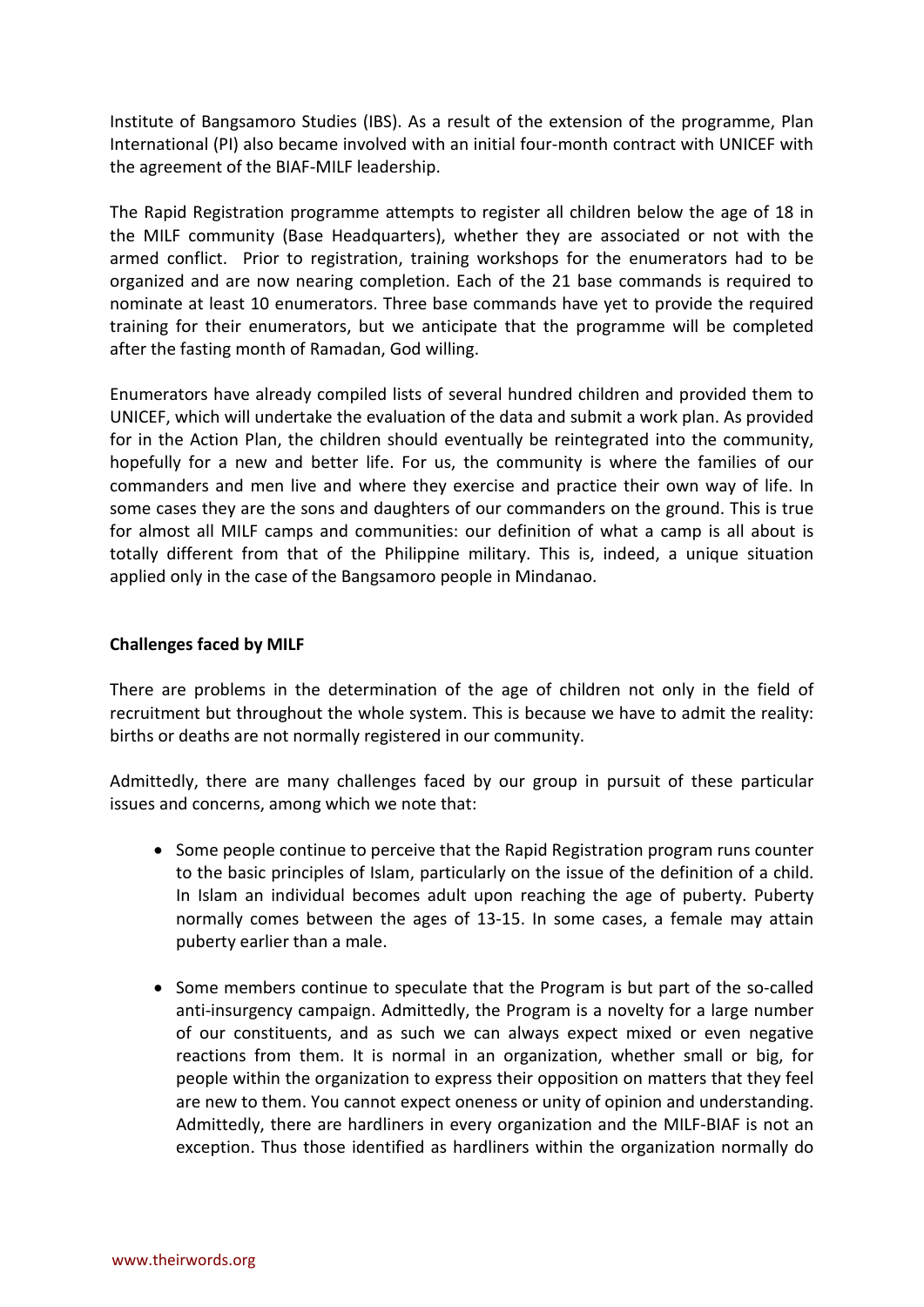not just bow their heads and express their appreciation for things which are new to them without first scrutinizing every aspect of the issue or concern.

• As a revolutionary organization we do admit to a lot of difficulties in carrying out programs and activities aimed at realizing the mandate provided for by the Code of Conduct. An essential requirement is resources. As part of our continuing education of our men on the ground, the BIAF-MILF issued an order imposing financial penalties and prison on those found guilty of violating the commitment provided for under the Action Plan. Other concrete measures have had to be postponed due to a lack of the required resources. To be fair, the Armed Forces of the Philippines/Philippine National Constabulary apparatus is actually not a hindrance to the implementation of such a program.

We do believe that all of the above are some of the many steps that had already been undertaken by the MILF-BIAF leadership in its honest-to-goodness concerns and commitment aimed at protecting children from the effects of armed conflict. What remains to be seen, however, is the manner by which these measures can be translated into meaningful and fruitful action.

These objectives are part of our over-all struggle for a long-term and enduring programme to address this particular concern, but the search for just, fair and meaningful peace and development in Mindanao remains elusive. That goal would allow us to more easily sustain measures and programs of this kind. But we have not lost hope, and remain confident that sooner or later a formula shall be found towards a final and peaceful political solution to the problems of the Bangsamoro people in Mindanao.

## **International standards and reporting**

We are aware of the standards set by the international community, such as the UN's stipulation that sets the age of recruitment for military service. Our commitment to these standards is demonstrated by the MILF-BIAF leadership decision to sign a time bound Action Plan with UNICEF.

The office of the UN Secretary-General reported sometime in 2008 regarding alleged violations on child soldiers in the Philippines that of the more than one hundred violations committed against children, 50 percent were committed by the Armed Forces of the Philippines (AFP). Another 15 percent were committed by the NPA-CPP, while the rest were committed by the ASG and other groups. Only one percent of the violations were attributed to the MILF-BIAF, the report concluded. A visit in 2007 [by Mrs Coomaraswamy, the special representative of the UN SG] led to the formation of UNICEF and MILF panel leading to the signing of the UN-MILF Action Plan on July 30, 2008. Notwithstanding the insignificant number of violations attributed to us, the MILF-BIAF formed its own five-man panel to negotiate with UNICEF in order to clarify the issue. This resulted in the agreement with UNICEF, a clear manifestation of our willingness to cooperate and work within the standards set by the UN.